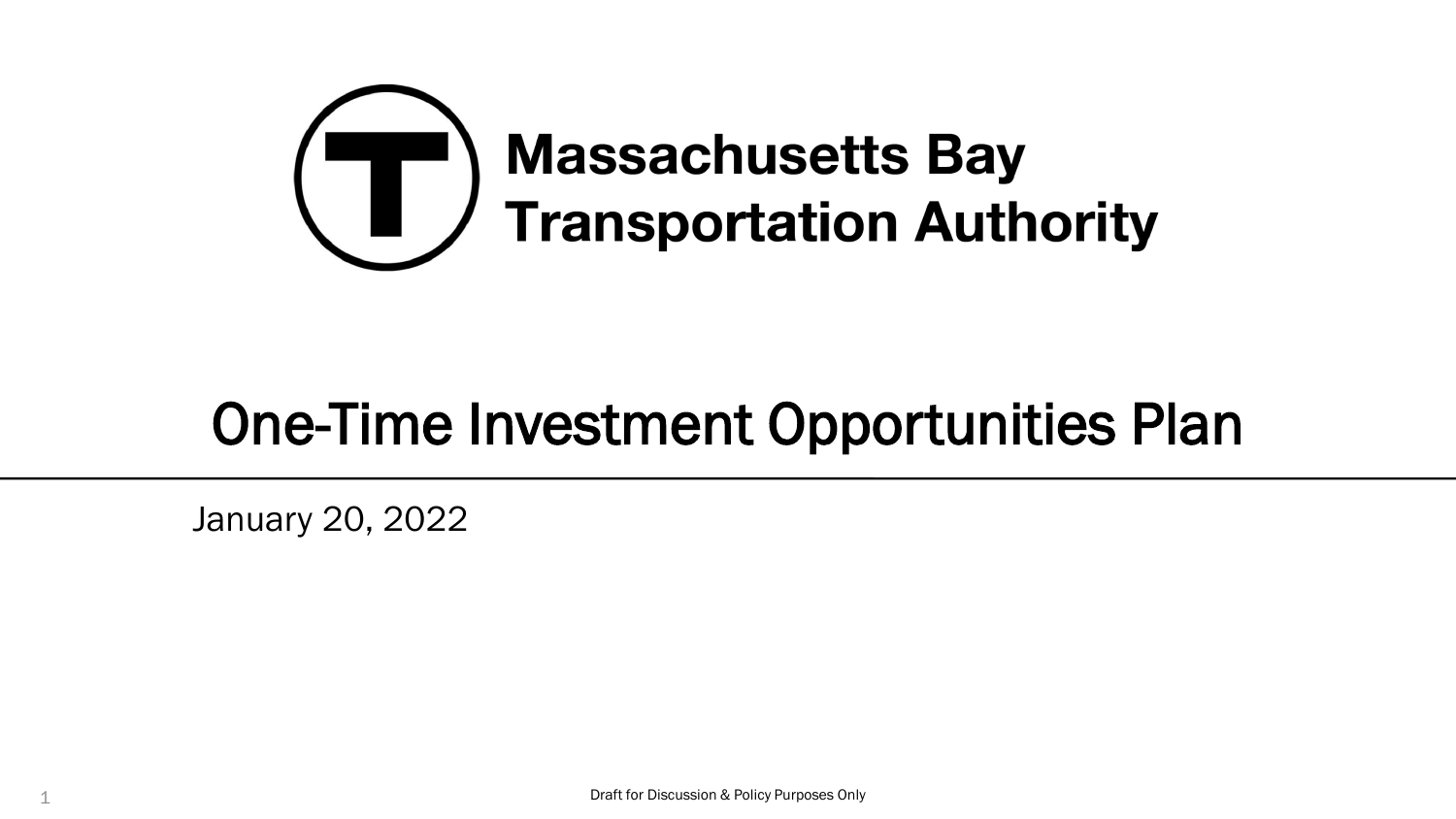- During the COVID-19 pandemic, the MBTA received nearly \$2 billion in one-time Federal relief funds (CARES, CRRSAA and ARPA).
- Federal stimulus funds allowed the MBTA to maintain pre-COVID service levels, and balance its operating budget in FY21 and FY22, despite significant reductions in fare revenues.
- Federal relief funds continue to be applied to eligible operating expenses, freeing up other revenues on a one-time basis.
- Fiscally responsible options for using one-time revenues include saving for future operating gaps and/or identifying one-time investment opportunities.
	- Using the money for one-time costs reduces the risk of initiating programs that will prove unsustainable in the future
- The MBTA has identified up to \$500M which can be allocated to critical one-time investments, while still ensuring a balanced budget through FY23.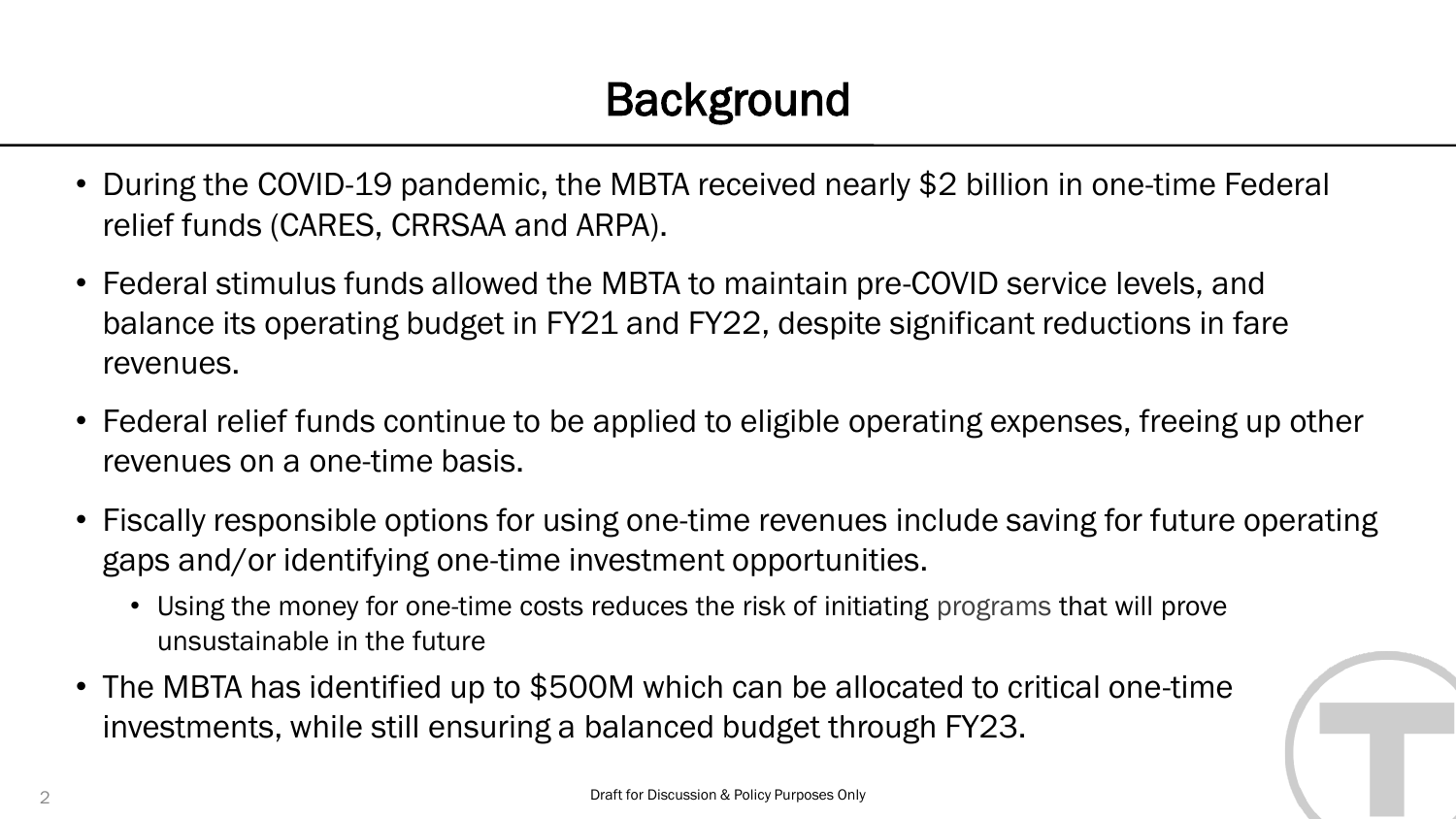### One-Time Investments | Overview

- To address a significant state of good repair backlog, the MBTA has dramatically increased overall capital investment
	- FY21 output exceeded the goal and hit a record \$1.9B in spending
- Significant capital investments, in motion since 2015, have produced real improvements to the condition of the MBTA's assets. A number of major capital programs are on a trajectory for success and major transformation programs are in flight
- Several of the MBTA's major capital programs have identified significant future funding needs, and an analysis of asset condition indicates that current investment levels will need to be sustained in order to maintain or improve overall asset condition
- The MBTA has an opportunity to reallocate up to \$500M in one-time operating funds to support critical and timely investments
- One-time funds will allow the MBTA to (1) accelerate key capital investments in safety, (2) advance key employee recruitment and retention initiatives, (3) advance key shovel-ready and shovel-worthy projects, (4) advance key investments in bus, (5) prepare for additional Federal formula funding, and (6) preserve the existing capital program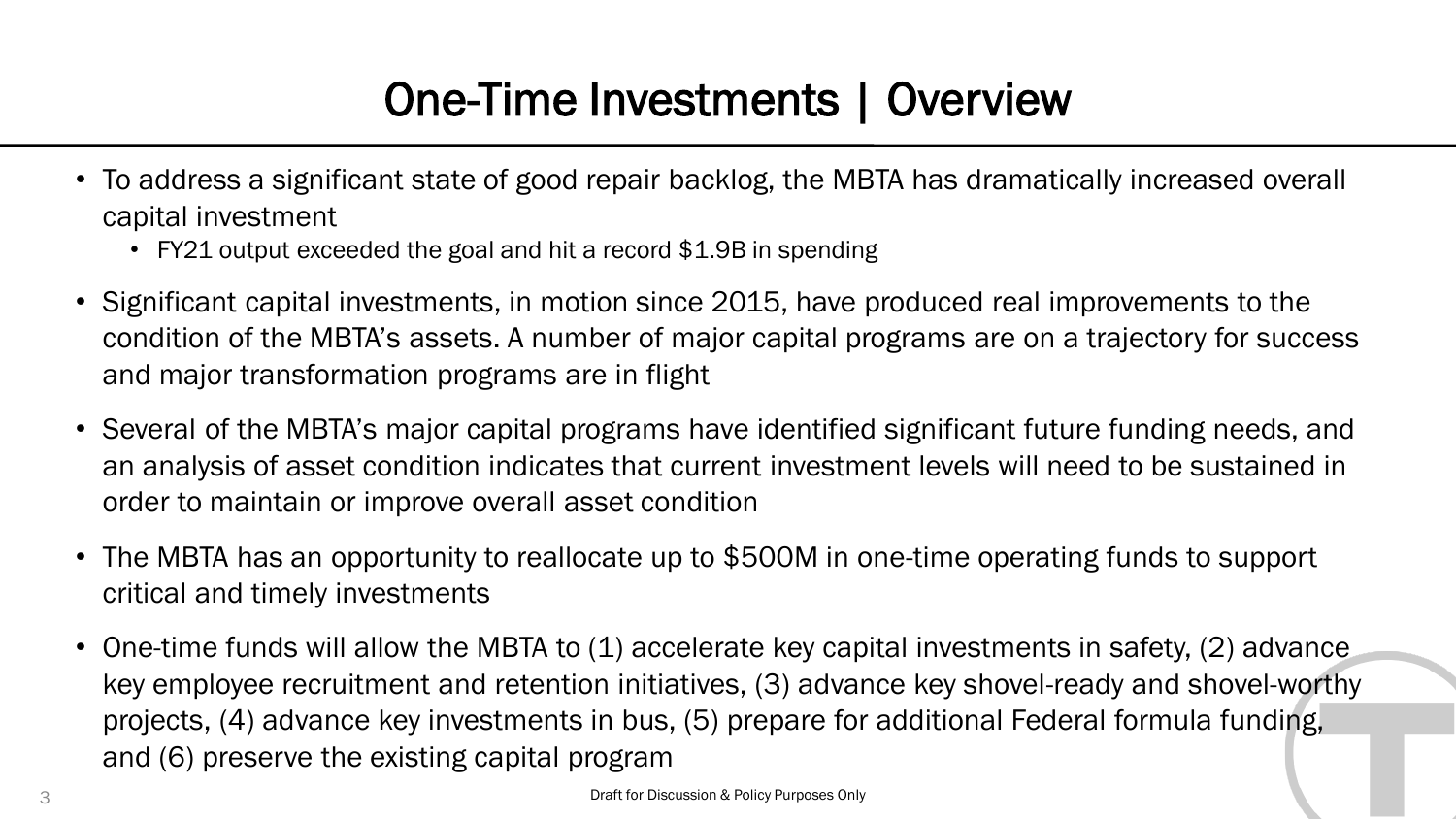## Capital Source Assumptions | 10 Year Outlook

- Current out-year source assumptions reflect a downward trend driven largely by the planned spend of Federal carryover funds and the wrapping up of existing state funded programs
- Funding needs for capital investments continue to exceed available funds (even with the passage of BIL), which will limit the MBTA's ability to invest in the overall capital program at a rate that sustains current investment levels, or that addresses all the known state of good repair and transformational investment needs



4 Draft for Discussion & Policy Purposes Only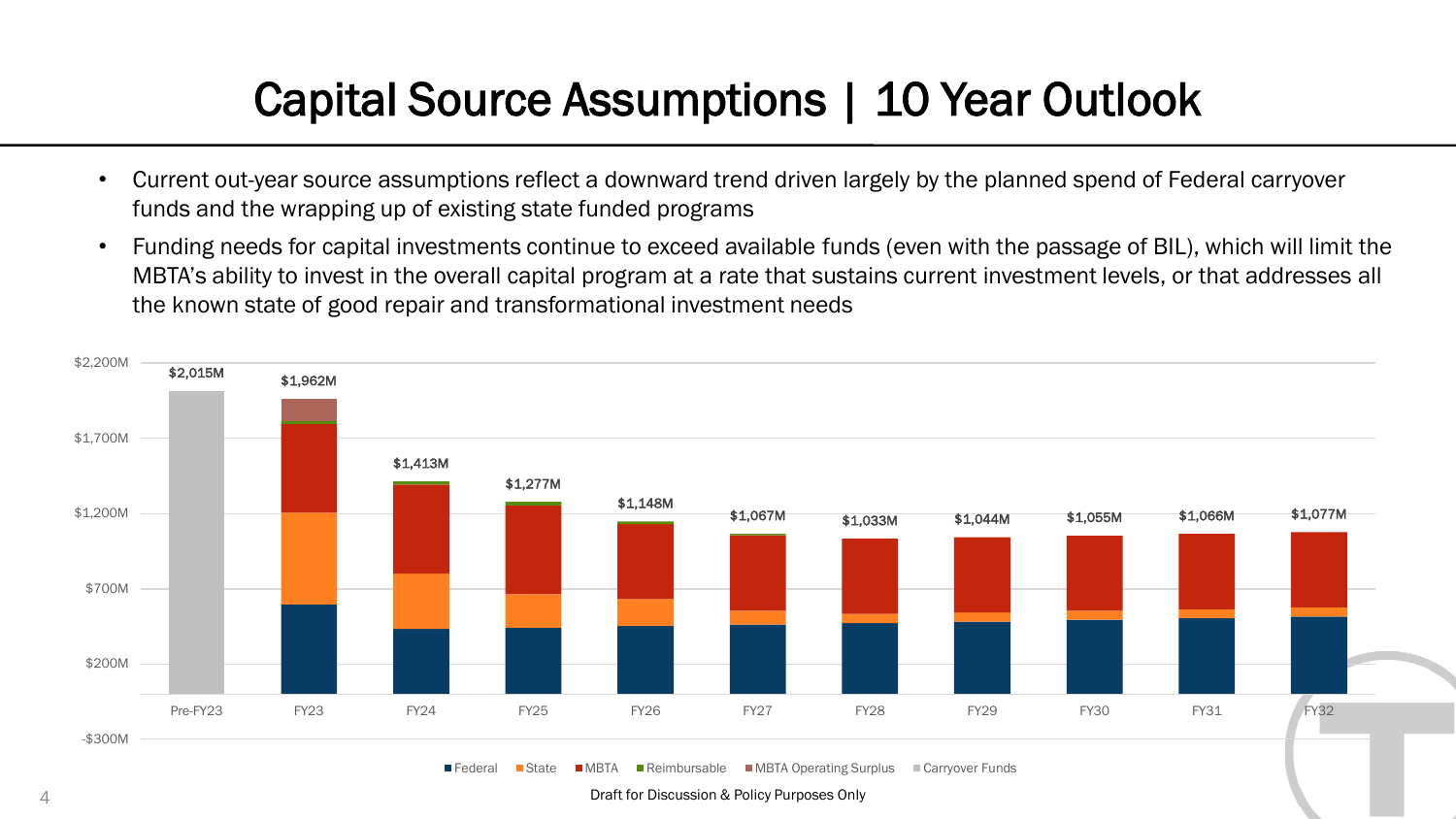### Breakdown of Key Investments

| <b>Accelerate Key Safety Investments</b><br>\$67M<br>• Accelerate the schedule of the Green Line Train<br><b>Protection Project (P0370)</b><br>• Provide additional funds to support increased<br>inspections at MBTA stations and facilities<br>• Provide funds to address identified safety and non-<br>code compliant concerns at the Lynn Parking Garage | <b>Employee Recruitment and Retention Initiatives</b><br>\$20M<br>• Advance key employee focused initiatives including<br>pandemic pay for front line employees and the<br>expansion of the HR staffing program.<br>• Establish an employee recruitment and retention<br>program with opportunities to extend hiring bonuses<br>and referral bonuses for key positions at the MBTA. | Key Shovel-Ready / Shovel-Worthy Investments<br>\$70M<br>• Advance the Newton Commuter Rail Station project to<br>100% design<br>• Expand the Codman Yard Expansion and<br>Improvements project (P0679) to include building and<br>power infrastructure improvements<br>• Program funds for potential near-term real estate<br>opportunities and advance infrastructure planning for<br>future electrification of the CR network |
|--------------------------------------------------------------------------------------------------------------------------------------------------------------------------------------------------------------------------------------------------------------------------------------------------------------------------------------------------------------|-------------------------------------------------------------------------------------------------------------------------------------------------------------------------------------------------------------------------------------------------------------------------------------------------------------------------------------------------------------------------------------|----------------------------------------------------------------------------------------------------------------------------------------------------------------------------------------------------------------------------------------------------------------------------------------------------------------------------------------------------------------------------------------------------------------------------------|
| <b>Advance Key Investments in Bus</b><br>\$109M                                                                                                                                                                                                                                                                                                              | <b>Prepare for Additional Federal Formula Funding</b><br>\$145M                                                                                                                                                                                                                                                                                                                     | <b>Preserve the Existing Capital Program</b><br>\$89M                                                                                                                                                                                                                                                                                                                                                                            |
| • Advance key bus investments including Arborway Bus<br>Facility (design), Blue Hill Ave Transit Priority Corridor<br>and the North Cambridge Bus Facility                                                                                                                                                                                                   | • Funds identified provide the 20% match needed to<br>program anticipated new Federal formula funds, as<br>identified in the Bipartisan Infrastructure Law (BIL)                                                                                                                                                                                                                    | • Additional funds needed to support the Franklin<br>Double Track and Signal (P0214) and ATC<br>Implementation (P0606) projects                                                                                                                                                                                                                                                                                                  |
| . Additional funds needed to support the Quincy Bus<br>Maintenance Facility (P0671a) and the procurement of<br>60 New Flyer Bus Overhaul (P0860) project                                                                                                                                                                                                     | • New funds including match will be programmed<br>through the FY23-27 CIP development process                                                                                                                                                                                                                                                                                       | • The MBTA will also replenish the surplus/contingency<br>fund to support any future COVID related (materials<br>and labor) cost increases                                                                                                                                                                                                                                                                                       |
|                                                                                                                                                                                                                                                                                                                                                              |                                                                                                                                                                                                                                                                                                                                                                                     | • Advance the full scope of the Tower 1 Interlocking Early                                                                                                                                                                                                                                                                                                                                                                       |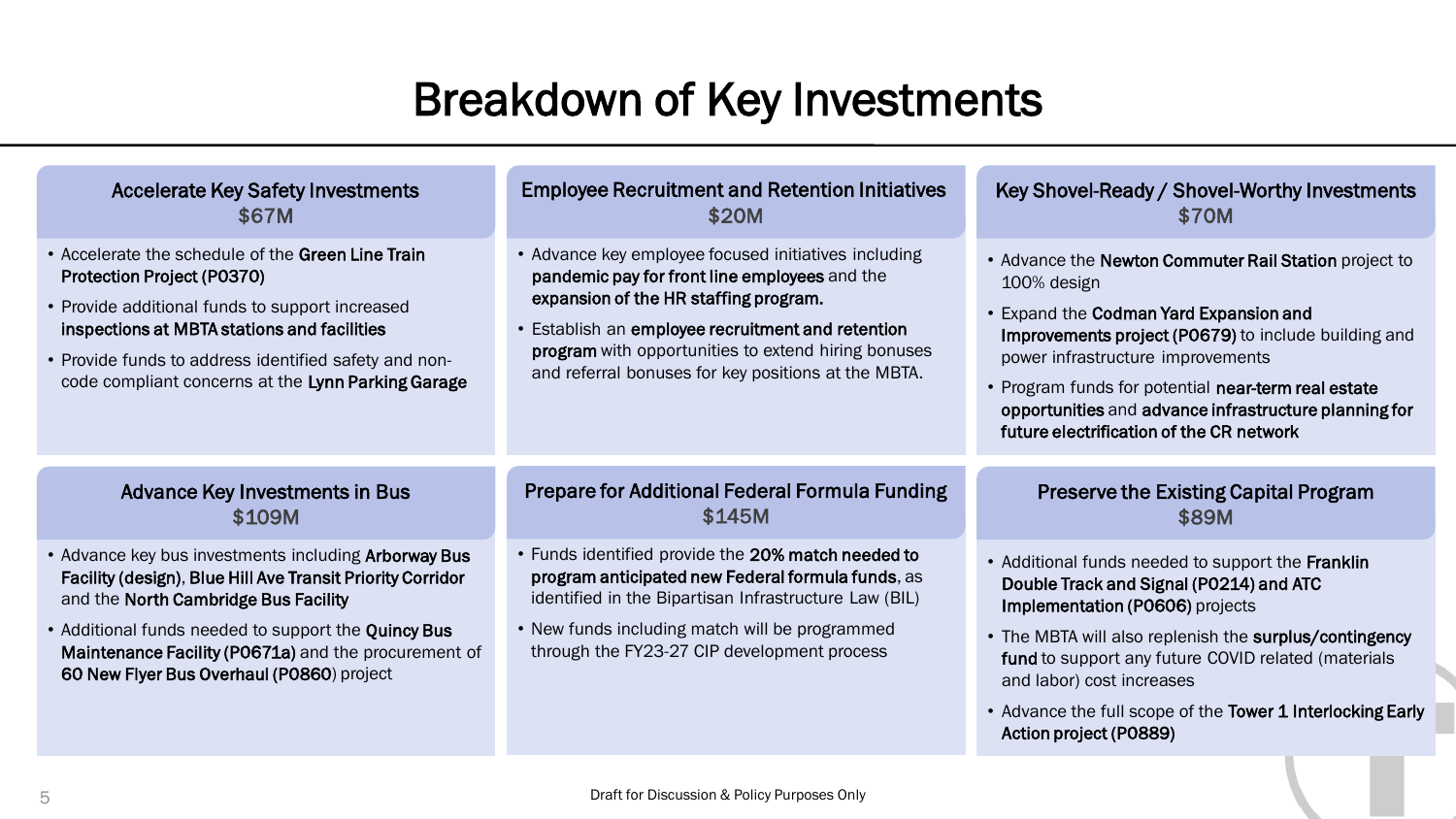# Appendix

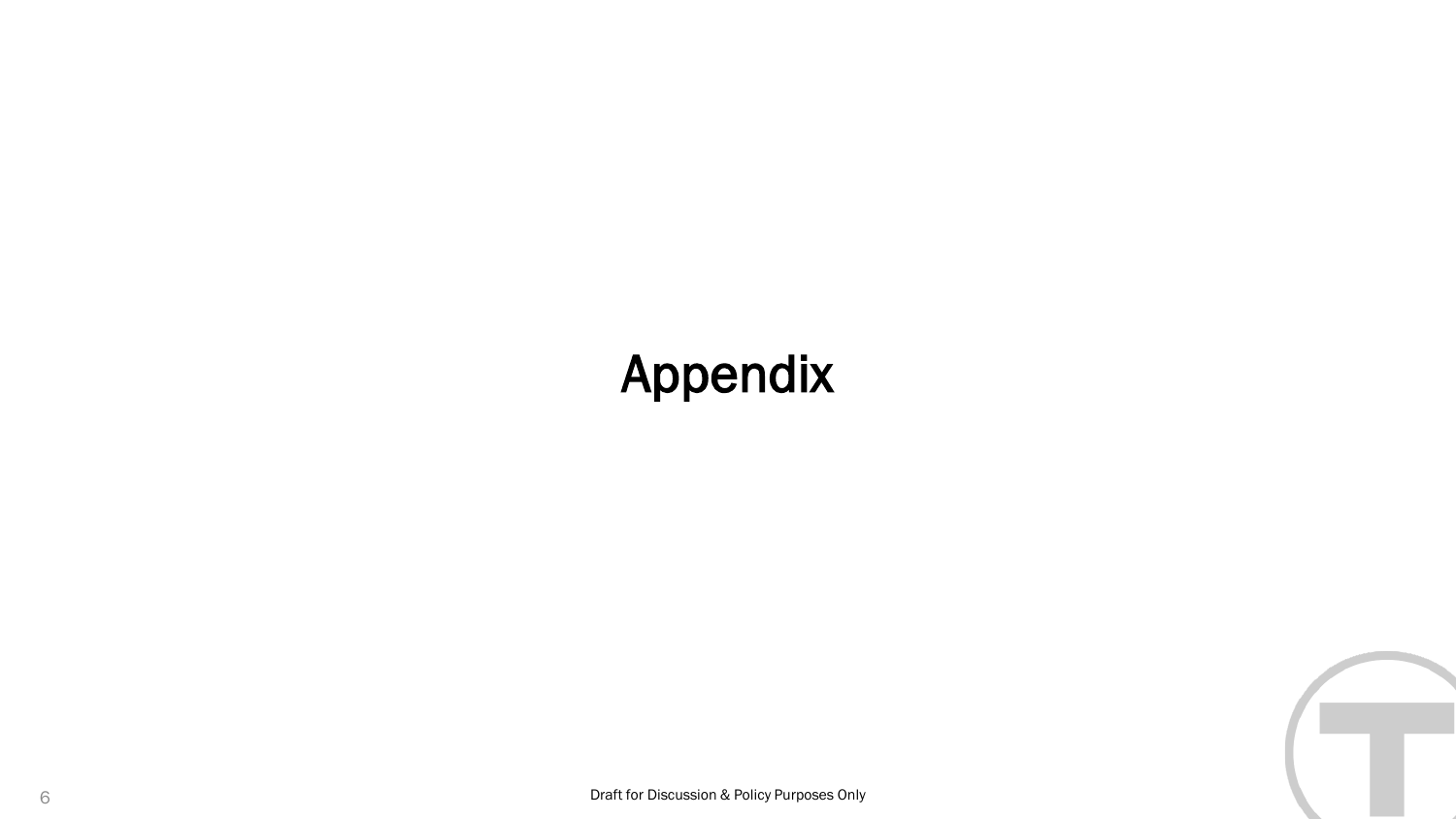### Breakdown of Key Investments | Slide 1

One-time funds will allow the MBTA to (1) accelerate key capital investments in safety, (2) advance key employee recruitment and retention initiatives, (3) advance key shovel-ready and shovel-worthy projects, (4) advance key investments in bus, (5) prepare for additional Federal formula funding, and (5) preserve the existing capital program

| <b>CIP Project</b>                                                    | <b>Total Authorized Budget</b><br>(FY22 CIP) | <b>Additional Amount</b><br><b>Needed</b> | <b>Mode</b>          |
|-----------------------------------------------------------------------|----------------------------------------------|-------------------------------------------|----------------------|
| <b>Accelerate Key Safety Investments</b>                              |                                              |                                           |                      |
| Green Line Train Protection (P0370)                                   | \$170,228,620                                | \$46,000,000                              | Rapid Transit        |
| Safety and/or Facilities On-Call (new)                                | \$0                                          | \$10,000,000                              | Systemwide           |
| Lynn Parking Garage (new)                                             | \$0                                          | \$11,000,000                              | <b>Commuter Rail</b> |
| <b>Employee Recruitment and Retention Initiatives</b>                 |                                              |                                           |                      |
| Front Line Employee - Pandemic Pay                                    | N/A                                          | \$6,600,000                               | <b>Operating</b>     |
| HR Staffing Program Expansion                                         | N/A                                          | \$5,700,000                               | Operating            |
| <b>Employee Recruitment and Retension Reserve</b>                     | N/A                                          | \$7,700,000                               | Operating            |
| Key Shovel-Ready and Shovel Worthy Investments                        |                                              |                                           |                      |
| Newton CR Station Design                                              | \$5,561,917                                  | \$7,000,000                               | <b>Commuter Rail</b> |
| Infrastructure planning for future electrification of the CR<br>(new) | N/A                                          | \$3,000,000                               | <b>Commuter Rail</b> |
| Potential real estate opportunities                                   | N/A                                          | \$40,000,000                              | Systemwide           |
| Codman Yard Expansion and Improvements (P0679)                        | \$79,000,000                                 | \$20,000,000                              | <b>Rapid Transit</b> |
|                                                                       | <b>SUBTOTAL:</b>                             | \$157,000,000                             |                      |

7 Draft for Discussion & Policy Purposes Only